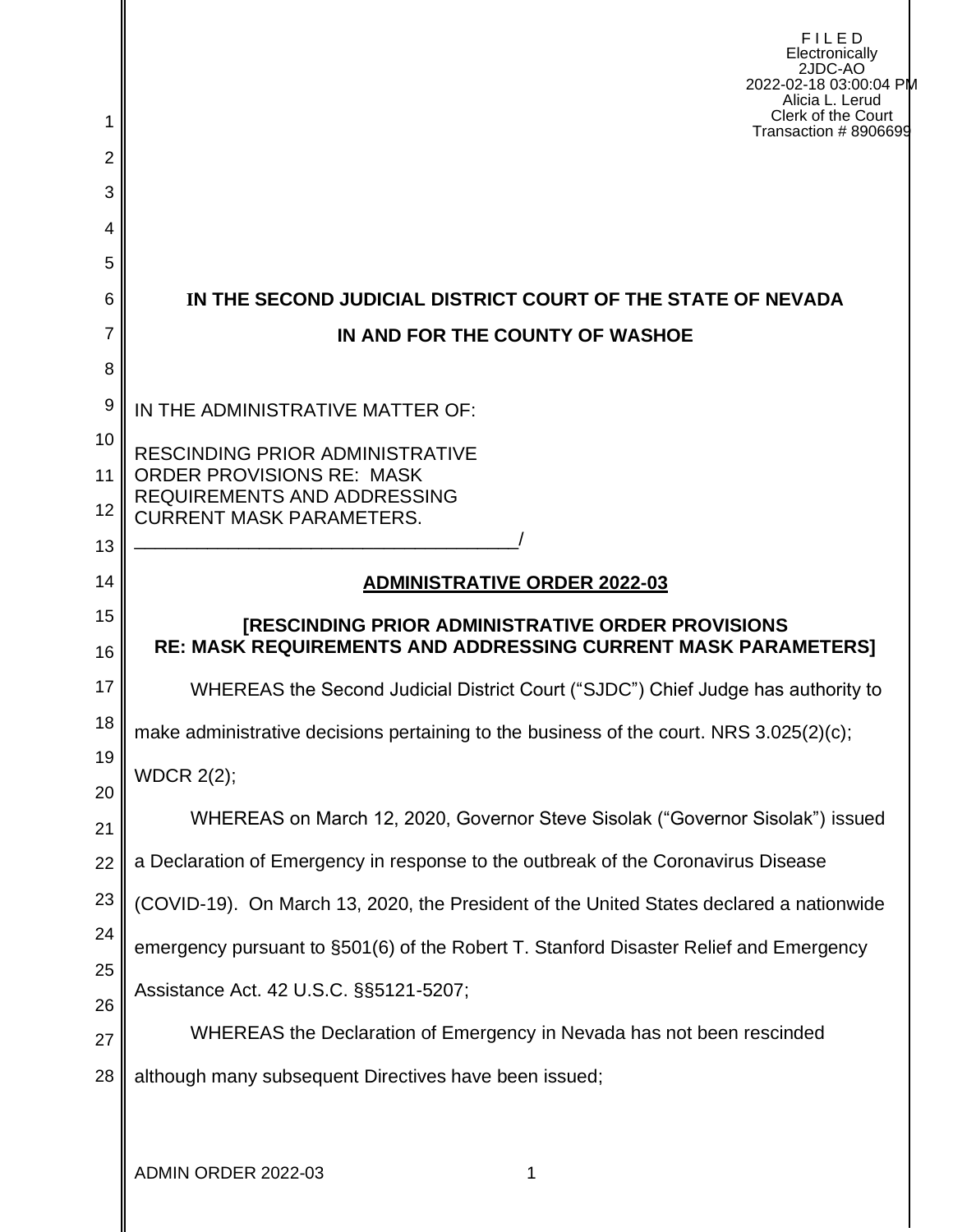| 1              | WHEREAS the original Declaration of Emergency for COVID-19 and all Directives                                                                                                                                                                                                    |
|----------------|----------------------------------------------------------------------------------------------------------------------------------------------------------------------------------------------------------------------------------------------------------------------------------|
| $\overline{2}$ | issued are available at: gov.nv.gov/News/Emergency_Orders/Emergency Orders (last                                                                                                                                                                                                 |
| 3              | accessed 2/14/2022);                                                                                                                                                                                                                                                             |
| 4<br>5         | WHEREAS on February 10, 2022, Governor Sisolak issued Directive 052, stating, in                                                                                                                                                                                                 |
| 6              | part:                                                                                                                                                                                                                                                                            |
| 7<br>8         | WHEREAS, the number of COVID-19 cases have (sic) fallen dramatically in<br>recent weeks; and                                                                                                                                                                                     |
| 9              | WHEREAS, based on the trajectory of case trends and lower COVID-19<br>detection in wastewater monitoring, the state expects the number of COVID-                                                                                                                                 |
| 10             | 19 cases to continue to rapidly decline; and                                                                                                                                                                                                                                     |
| 11<br>12       | WHEREAS, the number of hospitalizations related to COVID-19 is decreasing;<br>and                                                                                                                                                                                                |
| 13<br>14       | WHEREAS, on May 3, 2021, the Governor issued emergency Directive 045,<br>which provides, among other things, that the State of Nevada requires the<br>wearing of masks in a manner consistent with current guidance from the CDC,                                                |
| 15             | including any subsequent guidance issued by CDC; and                                                                                                                                                                                                                             |
| 16<br>17<br>18 | WHEREAS, COVID-19 remains a statewide public health crisis and requires<br>that certain mitigation measures and emergency management functions will<br>continue to be managed at the state level to protect the overall health and<br>safety of all Nevadans;                    |
| 19             | State of Nevada, Executive Department, Declaration of Emergency, Directive 052                                                                                                                                                                                                   |
| 20<br>21       | (2022) ("Directive 052"). Pursuant to Directive 052, Nevada's mask mandate was                                                                                                                                                                                                   |
| 22             | rescinded effective immediately. Masks are no longer required in public places.                                                                                                                                                                                                  |
| 23             | Directive 052.                                                                                                                                                                                                                                                                   |
| 24             | WHEREAS the Washoe County Board of County Commissioners approved, with                                                                                                                                                                                                           |
| 25<br>26       | certain exceptions, the elimination of mask <sup>1</sup> requirements;                                                                                                                                                                                                           |
| 27             |                                                                                                                                                                                                                                                                                  |
| 28             | <sup>1</sup> In this AO, "mask" shall mean a face covering that snugly covers the nose and mouth. It does not<br>include face coverings with vents, exhalation valves, or mesh, gaiters or bandanas. "Mask" includes<br>face shields but only if worn with a mask and not alone. |
|                |                                                                                                                                                                                                                                                                                  |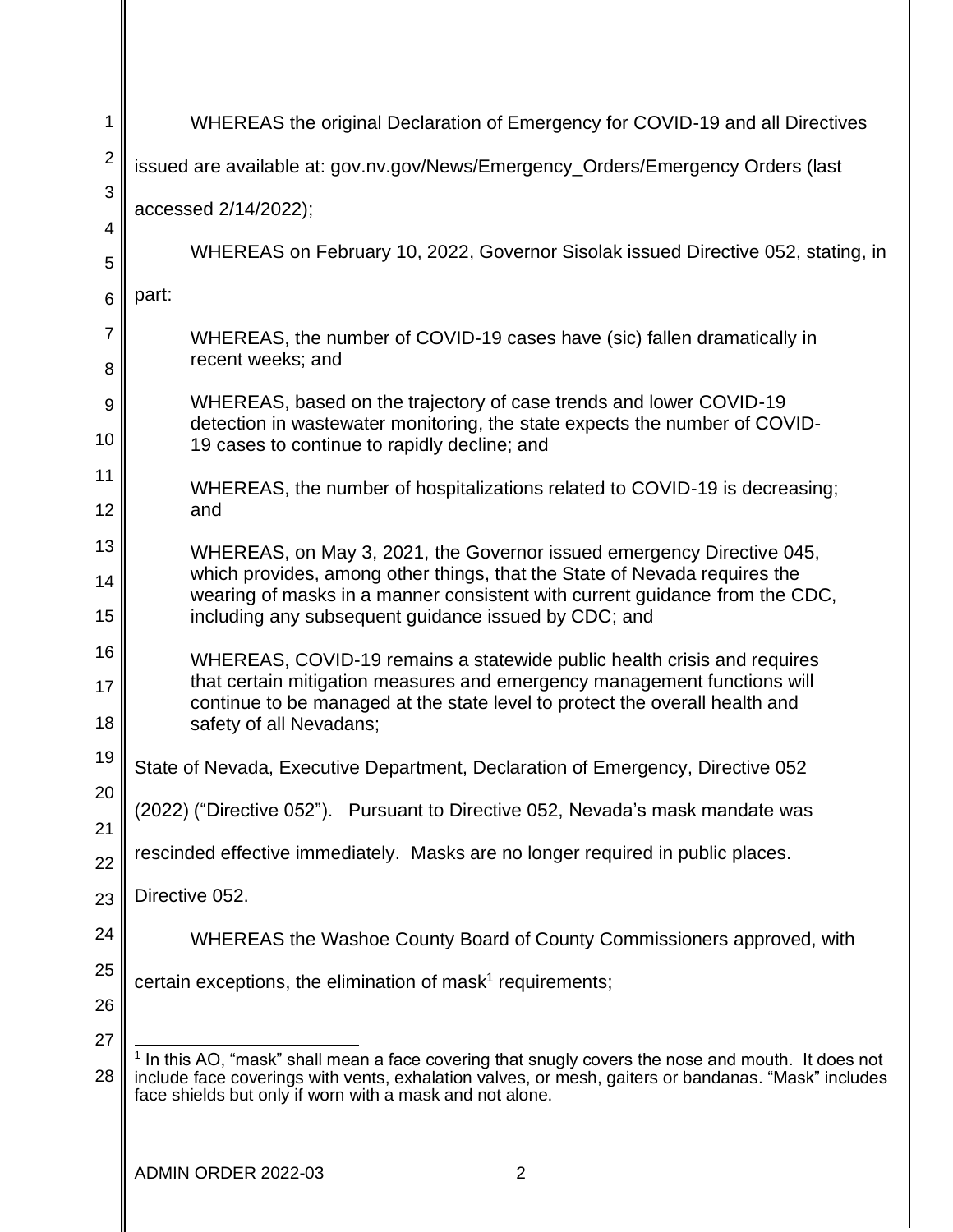| 1              | WHEREAS on February 16, 2022, during the White House COVID-19 Response                                                                                          |
|----------------|-----------------------------------------------------------------------------------------------------------------------------------------------------------------|
| $\overline{2}$ | Team press briefing, Dr. Rochelle Walensky, CDC Director, observed nationwide, the                                                                              |
| 3              | current seven-day daily average for new COVID-19 cases has decreased approximately                                                                              |
| 4<br>5         | 40% from the previous week, and the seven-day average for hospital admissions has                                                                               |
| 6              | decreased approximately 28% over the previous week, stating:                                                                                                    |
| $\overline{7}$ | [The CDC is] assessing the most important factors based on where we are in                                                                                      |
| 8              | the pandemic, and we'll soon put guidance in place that is relevant and<br>encourages preventing measures when they are most needed to protect public           |
| 9              | health and our hospitals. We want to give people a break from things like                                                                                       |
| 10             | mask-wearing, when these metrics are better, and then have the ability to<br>reach for them again should things worsen.                                         |
| 11             | https://www.whitehouse.gov/briefing-room/press-briefings/2022/02/16/press-briefing-by-                                                                          |
| 12             | white-house-covid-19-response-team-and-public-health-officials-83/ (visited 02/16/2022).                                                                        |
| 13             |                                                                                                                                                                 |
| 14             | WHEREAS on February 16, 2022 Washoe County reported 146.6 as the seven-day                                                                                      |
| 15             | moving daily average for new COVID-19 positive cases, with 104 daily new cases. Washoe                                                                          |
| 16             | County further reported 64.52% of Washoe County residents ages 5+ are fully vaccinated.                                                                         |
| 17             | https://www.arcgis.com/apps/dashboards/0db36fa8fa9c47758bc38210e4c23818 (last                                                                                   |
| 18<br>19       | visited 2/16/2022);                                                                                                                                             |
| 20             | WHEREAS Kevin Dick, the District Health Officer of Washoe County, stated:                                                                                       |
| 21             | We are seeing a significant drop in COVID-19 cases in Washoe County;                                                                                            |
| 22             | however, we're still experiencing case levels that are among the highest we've<br>seen since March 2020. Masks are an effective mitigation method to prevent    |
| 23             | COVID-19 transmission and I encourage people to wear masks of their own                                                                                         |
| 24             | free will to protect themselves and others.                                                                                                                     |
| 25             | I respect the Governor's decision to end the mask mandate as I am sure it was<br>not an easy one. I want to thank him for his leadership and the actions he has |
| 26             | taken for nearly two years to protect Nevadans from COVID-19.                                                                                                   |
| 27             | Ending the mask mandate removes the requirement for people to wear                                                                                              |
| 28             | masks. It allows for people to choose whether they will wear masks, and<br>whether they will require that masks be worn in their establishments. Many           |
|                | ADMIN ORDER 2022-03<br>3                                                                                                                                        |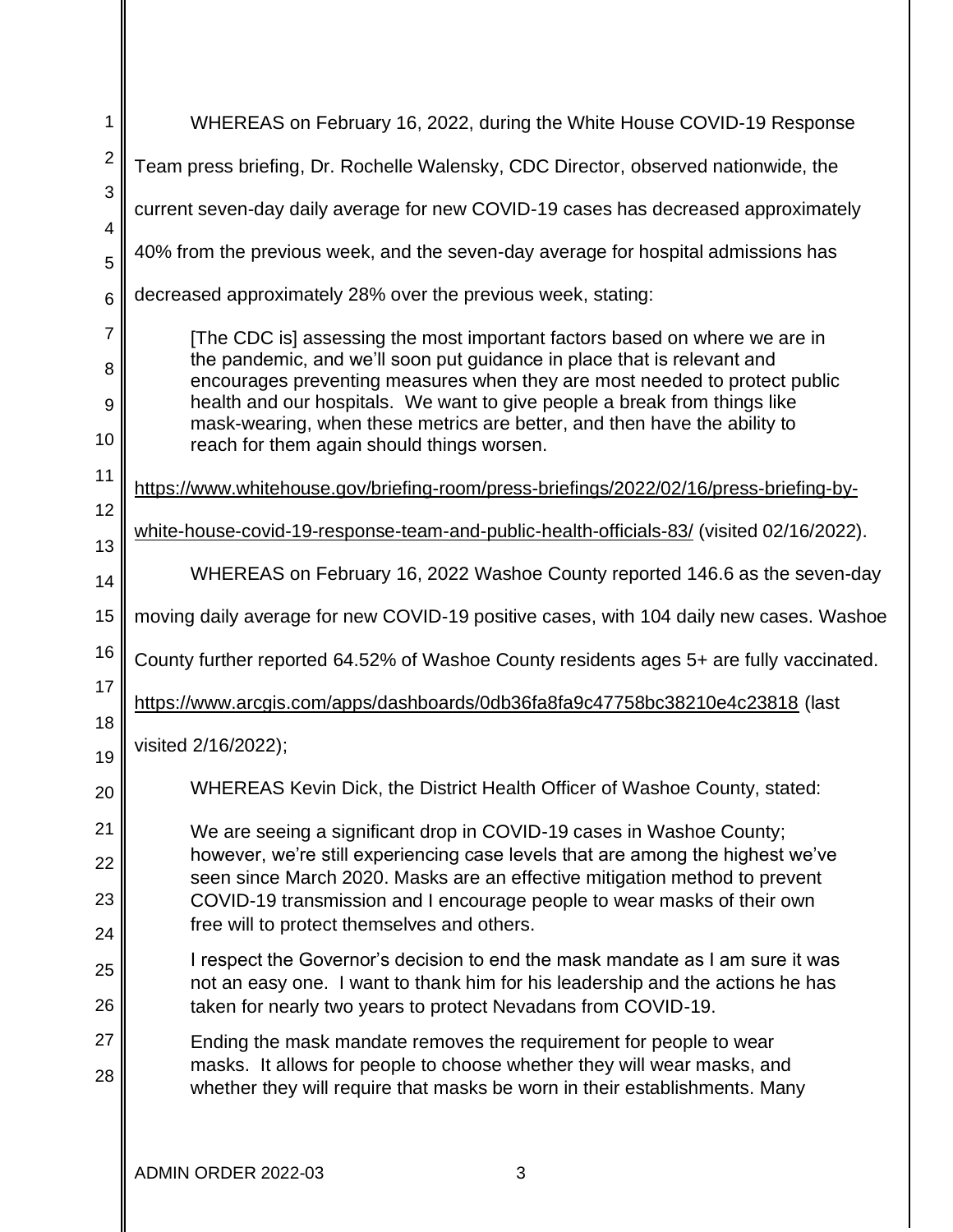| 1<br>$\overline{2}$ | have pushed for the mask mandate to be dropped; now that this decision has<br>been left to each of us it is important that we respect one another's decisions. |
|---------------------|----------------------------------------------------------------------------------------------------------------------------------------------------------------|
| 3                   | We remind people to follow the Truckee Meadows COVID Risk Meter on our<br>website at www.COVID19Washoe.com to see how the virus is impacting<br>Washoe County. |
| 4<br>5              | https://washoelife.washoecounty.gov/health-district/statement-from-district-health-                                                                            |
| 6                   | officer-kevin-dick-regarding-removal-of-mask-mandate (accessed 2/17/2022);                                                                                     |
| $\overline{7}$      | WHEREAS it is critical for the SJDC to continue to monitor circumstances related to                                                                            |
| 8                   | COVID-19, and its emerging variants;                                                                                                                           |
| 9<br>10             | WHEREAS this AO is intended to be consistent with Nevada's Declaration of                                                                                      |
| 11                  | Emergency in Nevada, Governor Sisolak's most recent Directives issued, and subsequent                                                                          |
| 12                  | renewals or extensions of said Directives, together with BCC approvals, Washoe County                                                                          |
| 13                  | <b>Health District observations;</b>                                                                                                                           |
| 14                  | WHEREAS this AO is also intended to be consistent with the Center for Disease                                                                                  |
| 15<br>16            | Control and Prevention ("CDC") past and evolving guidelines <sup>2</sup> and recent commentary;                                                                |
| 17                  | WHEREAS this AO is also intended to be consistent with the May 12, 2020,                                                                                       |
| 18                  | Statement from the National Council of Juvenile and Family Court Judges Regarding Safe                                                                         |
| 19                  | Courts and Access to Justice During COVID-19 ("the NCJFCJ Statement") <sup>3</sup> and AO 2020-                                                                |
| 20<br>21            | 05(A) which adopted the NCJFCJ Statement's protective guidelines and addresses when                                                                            |
| 22                  | precautions should be altered;                                                                                                                                 |
| 23                  | WHEREAS the Chief Judge continues to enter Administrative Orders ("AO(s)") on                                                                                  |
| 24                  | court matters during the COVID-19 pandemic as it ensues and wanes. All AOs are                                                                                 |
| 25<br>26            | available at washoecourts.com/ Main/AdminOrders (last visited 2/14/2022);                                                                                      |
| 27                  | $2$ The CDC guidelines are available at cdc.gov/coronavirus/2019-ncor/community/organizations (last<br>visited 2/13/2022).                                     |
| 28                  | <sup>3</sup> NCJFCJ.org/wp-content/uploads/2020/05/NCJFCJ_Statement_Regarding_Court_Safety_COVID-<br>19 Final.pdf (last visited 6/1/2021).                     |

| ADMIN ORDER 2022-03 4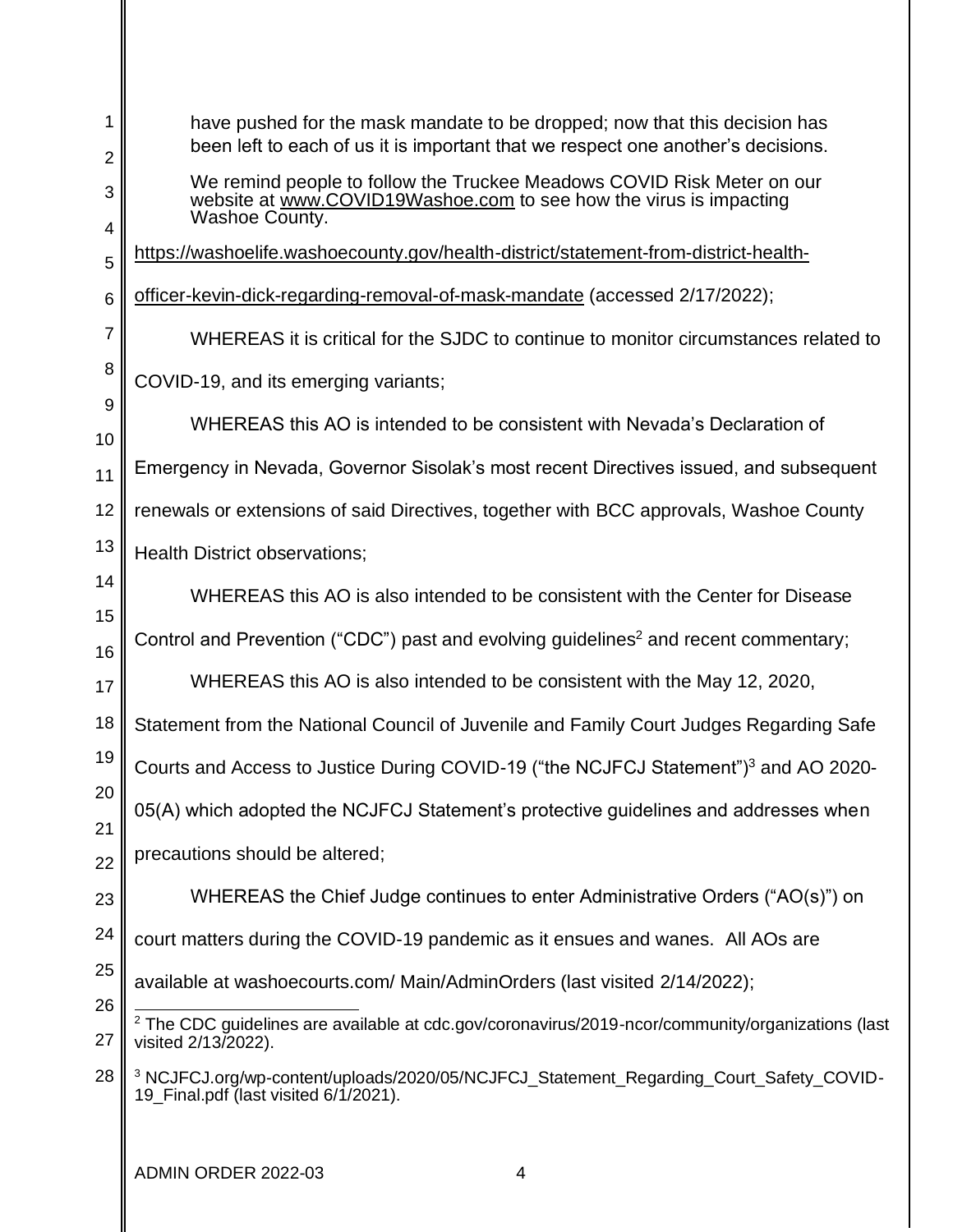## **Accordingly, and good cause appearing therefor, this Administrative Order 2022-03 follows:**

All provisions of prior AOs shall remain in full force and effect except as modified or supplemented by this and subsequent AOs.

Article III, Section 1 of the Nevada Constitution provides, "The powers of the Government of the State of Nevada shall be divided into three separate departments, - the Legislative, - the Executive and the Judicial; and no persons charged with the exercise of powers properly belonging to one of these departments shall exercise any functions, appertaining to either of the others, except in the cases expressly directed or permitted in this constitution." Nev. Const. art. III, §1. Further, the Nevada Supreme Court has opined "[i]n addition to the constitutionally expressed powers and functions of each Department, each (the Legislative, the Executive, and the Judicial) possess inherent and incidental powers that are properly termed ministerial. Ministerial functions are methods of implementation to accomplish or put into effect the basic function of each Department." Galloway v. Truesdell, 83 Nev. 13, 21, 422 P.2d 234, 237 (1967). Judicial power is vested in the state Court system comprised of the Nevada Supreme Court, the Nevada Court of Appeals, District Courts, Justice Courts and Municipal Courts. Nev. Const. art. VI, §1.

Rule 2 of the Washoe District Court Rules ("WDCR") charges the Chief Judge of the SJDC with various responsibilities, including supervising the court administrator and judges, appointing committees of the SJDC, speaking for the court on matters approved by the judges, representing the SJDC in its relations with other agencies of the government, the bar, the general public and the news media, supervising case flow management, and resolving calendar conflicts and case assignment and procedural policy disputes.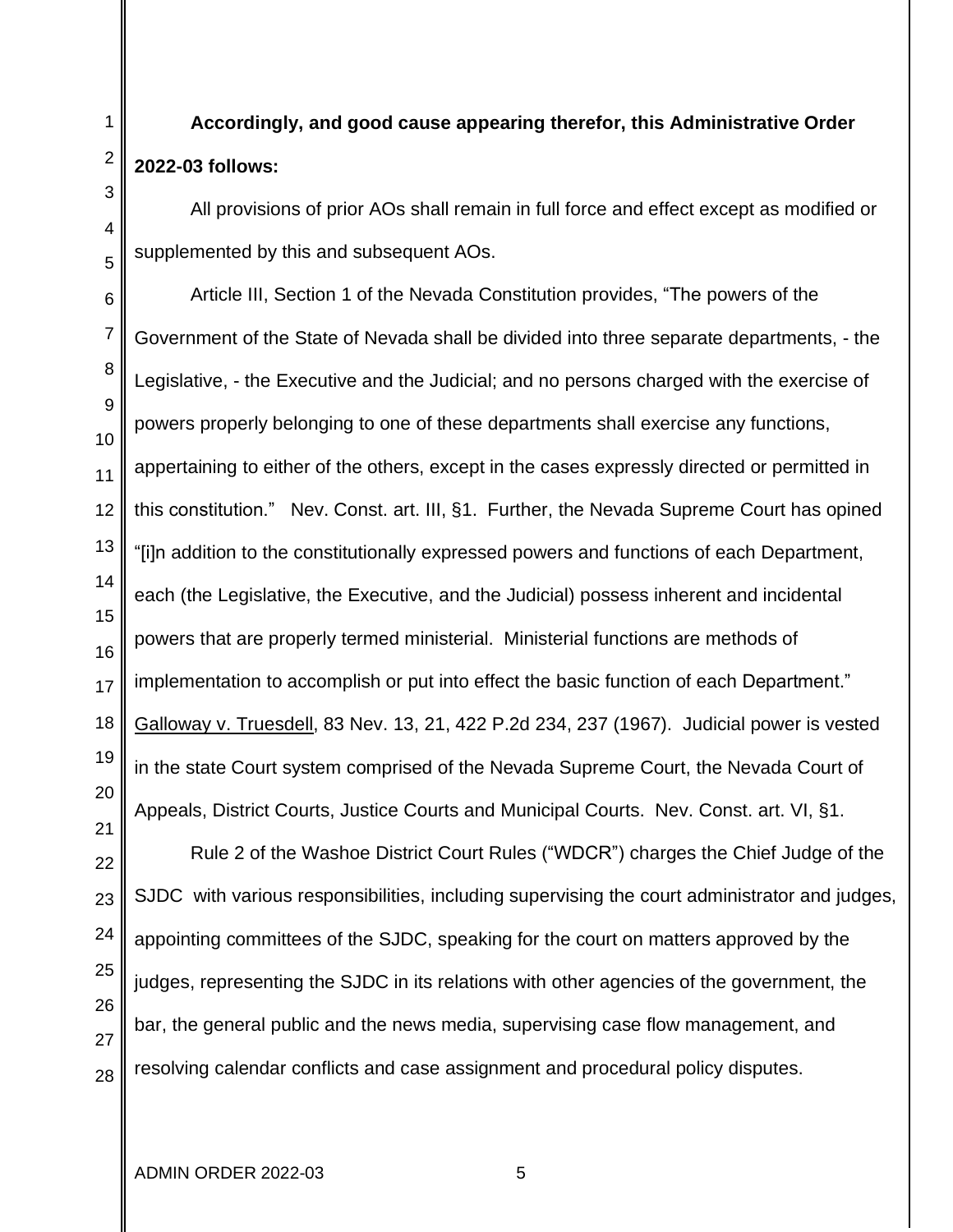During the COVID-19 pandemic, the SJDC exercised its ministerial judicial powers and issued administrative orders to control entry and safety protocols in SJDC facilities to mitigate the risk associated with the COVID-19 pandemic while continuing to provide SJDC essential services.

Since the March 16, 2020, issuance of AO 2020-2, the SJDC has effectively continued court operations, court proceedings and public access to the SJDC via strategic planning, sanitization and mask requirements, virtual and alternative method access, and graduated in-person access, all based on national, state and local restrictions, CDC guidelines, and prevailing science and statistics. This AO continues the SJDC's operational and judicial response to the COVID-19 pandemic.

As of February 10, 2022 all state-mandated mask requirements included within Directives 024, 045 and 047 were terminated. Directive 052.

The Updated Guidance from the Nevada Occupational Safety and Health Administration (OSHA), effective February 14, 2022 (superseding COVID-19 guidance released on January 14, 2022 and January 25, 2022), reflects mask requirements have been rescinded. Other requirements continue to apply. Directive 052 allows employers and local jurisdictions in impose more restrictive requirements for masks and personal protective equipment. OSHA Guidance effective February 14, 2022.

The SJDC is committed to providing a safe and healthy workplace for its employees, community partners and the public it serves.

**Based on the foregoing, all SJDC mask requirements imposed by provisions in prior AOs are rescinded, effectively.** Administration shall continue to monitor Nevada OSHA's Guidance and follow protocols.

ADMIN ORDER 2022-03 6